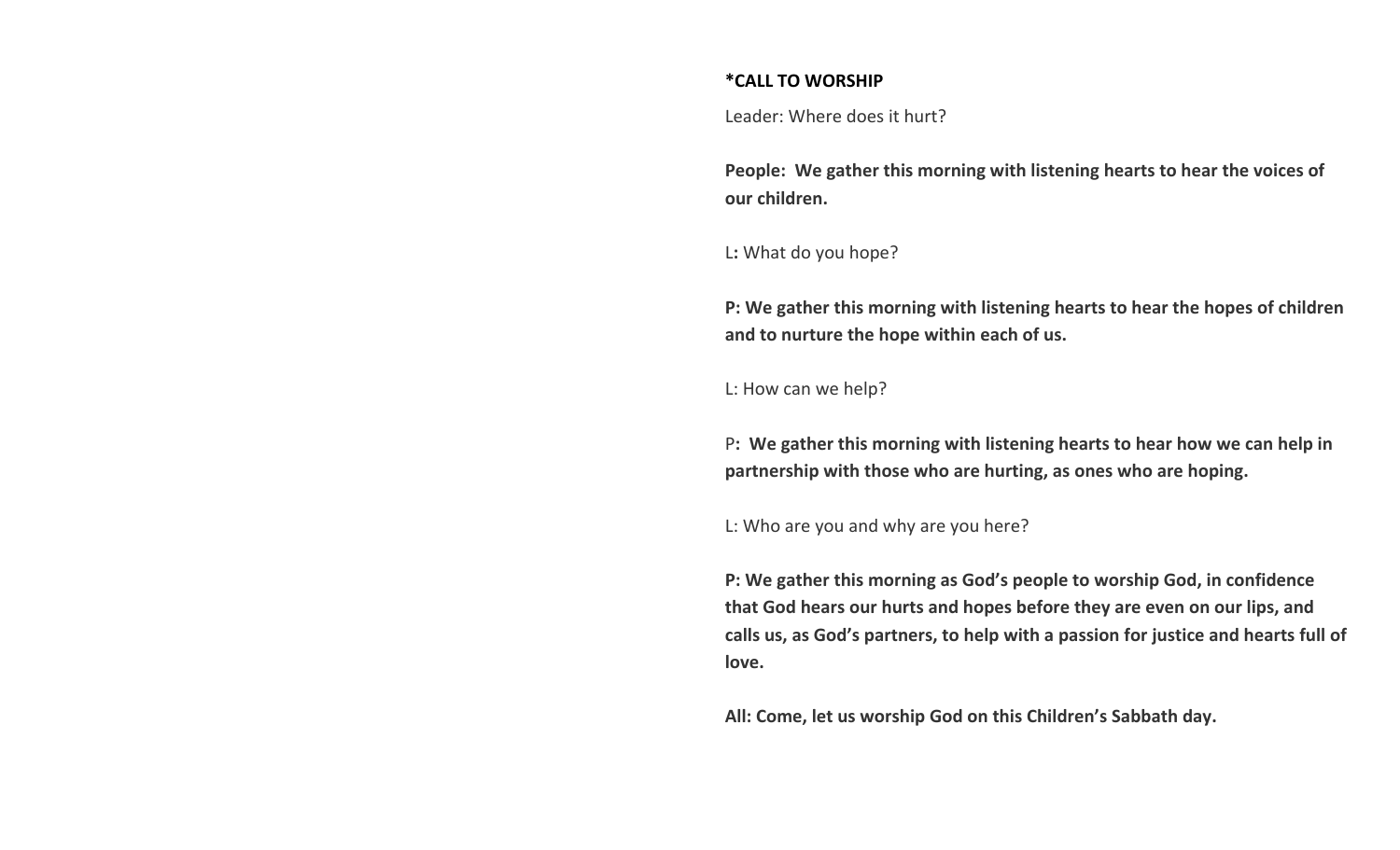#### **\*HYMN** *"Little Children, Welcome" (No. 323, NCH)*

**1/ Little children, welcome! Earth is yours to live in; arms of love protect you, little children\*, welcome!**

**2/ Little children, welcome! Jesus cares about you; Jesus now enfolds you, little children, welcome!**

**3/ Little children, welcome! We, the Church of Jesus, we will help your growing, little children, welcome!**

**4/ Little children, welcome! God will make you happy, Jesus save and keep you, little children, welcome!**

## **\*THE COMMANDMENT OF JESUS** *(John 15:5, 12)*

*"I am the vine; you are the branches. Those who abide in me and I in them bear much fruit, because apart from me you can do nothing. This is my commandment, that you love one another as I have loved you."*

#### **\*PRAYER OF INVOCATION** *(unison)*

**O God, by your Spirit quiet our minds, center our hearts, and open our ears that we might hear the word you speak to us through the Word written and proclaimed. Help us to listen so deeply and truly that we might be prepared to go out and loudly live your Word in the world, raising a ruckus for justice, speaking boldly for love, for the sake of your beloved children. Amen.**

# **SCRIPTURE LESSON: Mark 10:35-45 NRSV**

*The Request of James and John*

*James and John, the sons of Zebedee, came forward to him and said to him, 'Teacher, we want you to do for us whatever we ask of you.' And he said to them, 'What is it you want me to do for you?' And they said to him, 'Grant us to sit, one at your right hand and one at your left, in your glory.' But Jesus said to them, 'You do not know what you are asking. Are you able to drink the cup that I drink, or be baptized with the baptism that I am baptized with?' They replied, 'We are able.' Then Jesus said to them, 'The cup that I drink you will drink; and with the baptism with which I am baptized, you will be baptized; but to sit at my right hand or at my left is not mine to grant, but it is for those for whom it has been prepared.'*

*When the ten heard this, they began to be angry with James and John. So Jesus called them and said to them, 'You know that among the Gentiles those whom they recognize as their rulers lord it over them, and their great ones are tyrants over them. But it is not so among you; but whoever wishes to become great among you must be your servant, and whoever wishes to be first among you must be slave of all. For the Son of Man came not to be served but to serve, and to give his life a ransom for many.'*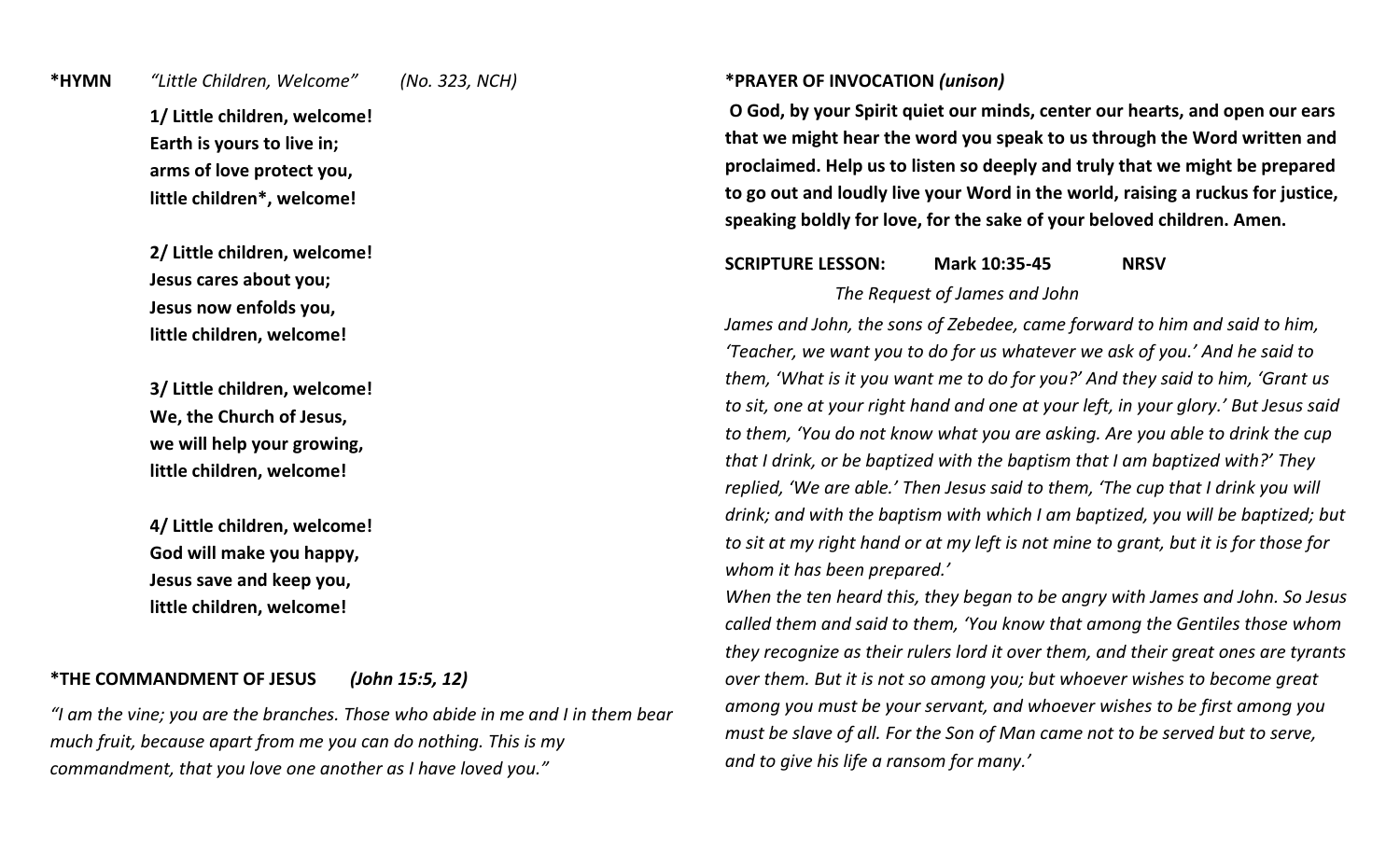#### **CHILDREN'S MESSAGE**

**SPECIAL MUSIC "***Whispering Hope" A. Hawthorne*

## **CALL TO CONFESSION**

If we say we have no sin, we are fooling ourselves. None of us is perfect; we all make mistakes. God knows that. If we confess our sin, we open ourselves to receive the gift of God's forgiveness and recognize a fresh start to do better. Wow, what a relief! Trusting God's promise, let us confess our sin.

# **PRAYER OF CONFESSION** *(unison)*

**Loving God, we confess that often we fail to hear the voices of those who are young, impoverished, and hurting. We ignore the voices of those who speak in other languages, come from other communities, have different life experiences than our own. We turn away from voices that call us to account, or to commit, or to sit with their pain. We privilege the voices of those in positions of power, with status and wealth, or who tell us what we want to hear. O God, when Jesus put a child amid the disciples squabbling about position, he reminded us what is important. Forgive us for again missing the mark. Remind us to hush and heed the voices of children and young people. Open us to what they have to teach us, for ways they might lead us to more faithfully be your people who love and listen, heal and prevent harm, and pursue your ways of peace and justice. Amen.**

#### **WORDS OF ASSURANCE**

Listen to me! I have good news to share: God is for us. God never gives up on us. God will always love us. Let us live our lives with love and joy in that knowledge. Thanks be to God.

## **SHARING OUR JOYS AND CONCERNS**

**PRAYER SONG:** "Sweet Hour of Prayer" *verse 1* **Sweet hour of prayer! Sweet hour of prayer! That calls me from a world of care, And bids me at my Maker's throne let all my needs and wants be known. In seasons of distress and grief, my soul has often found relief, And oft escaped the tempter's snare by your return, sweet hour of prayer!**

## **TIME OF QUIET MEDITATION**

## **PASTORAL PRAYER**

## **THE PRAYER OF JESUS** *(Unison)*

*We join our hearts together as we pray:*

**Our Father in heaven, hallowed be your name, your kingdom come, your will be done, on earth as it is in heaven. Give us today our daily bread. Forgive us our trespasses, as we forgive those who trespass against us. And lead us not into temptation but deliver us from evil. For the kingdom, the power, and the glory are yours now and forever. Amen.**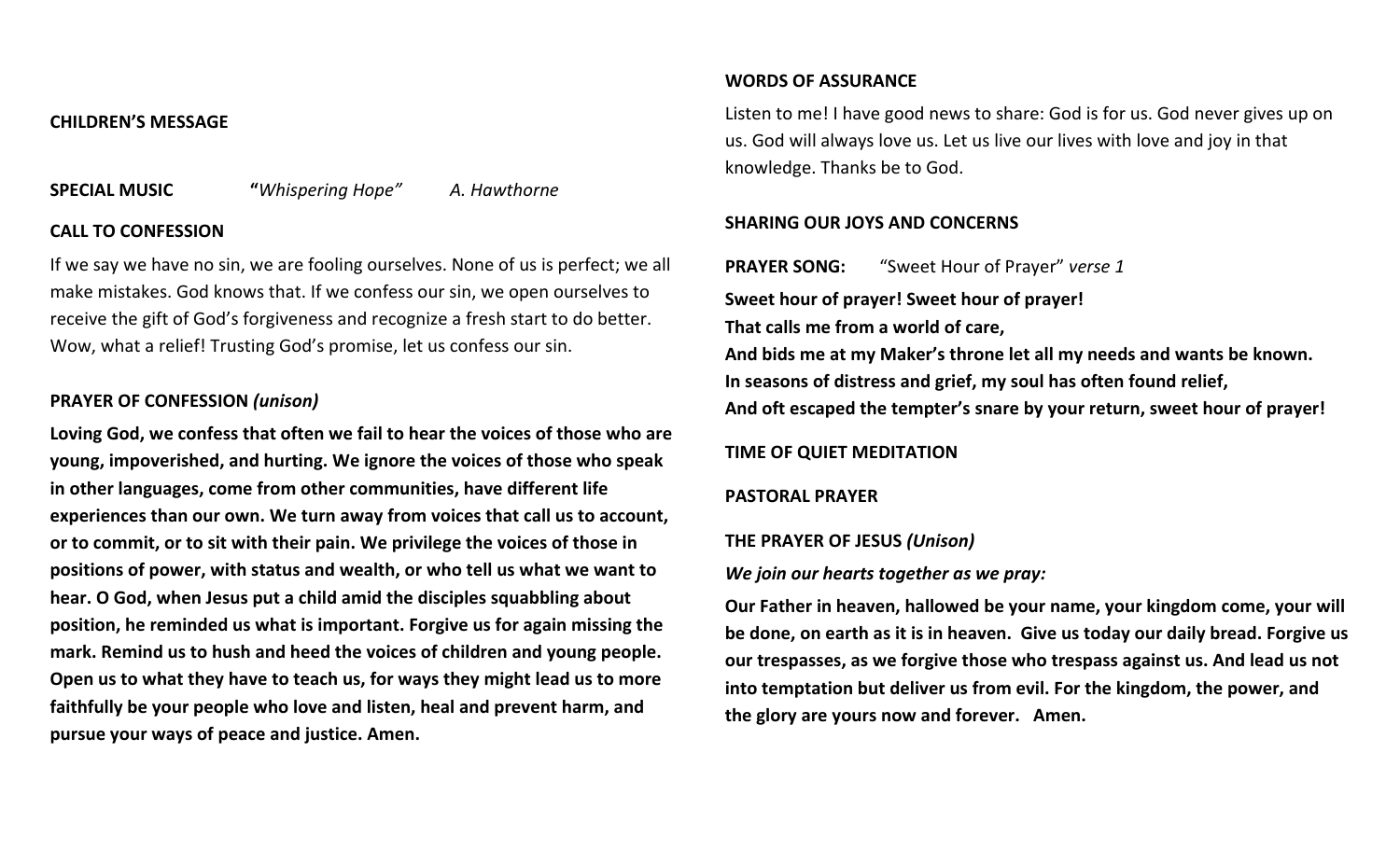#### **OFFERING INVITATION**

Jesus came not to be served but to serve. Let us follow this example and share our gifts so that we may also experience the joys and challenges of serving.

#### **PRAYER OF DEDICATION** *(Unison)*

**Parent God, may this offering assist us in continuing Christ's work in the world to heal the grief, transgressions, and illnesses that oppress and harm your children. Amen.**

**MUSICAL OFFERING "***Why Me, Lord?" K. Kristofferson*

**SERMON: "Where Does It Hurt?"** 

**\*CLOSING HYMN: "***Won't You Let Me Be Your Servant***"** *(No.539, NCH)*

**1/ Wont you let me be your servant, let me be as Christ to you? Pray that I may have the grace to let you be my servant, too.**

**2/ We are pilgrims on a journey, we are travelers on the road; We are here to help each other go the mile and bear the load.**

**3/ I will hold the Christ-light for you in the shadow of your fear; I will hold my hand out to you, speak the peace you long to hear.**

**4/ I will weep when you are weeping; when you laugh, I'll laugh with you. 5/ I will share your joy and sorrow till we've seen this journey through.**

**When we sing to God in heaven we shall find such harmony, Born of all we've known together of Christ's love and agony.**

## **\*COMMISSION**

Be strong and let your heart take courage. Go forth with the listening love of God to hear our children; Go forth with the tender love of Christ to heal our children; Go forth with the empowering love of the Spirit to seek justice with our children; On this Children's Sabbath day and ever more. Amen.

# **\*BENEDICTION**

**POSTLUDE**

#### *Welcome to Everyone!*

*Whoever or whatever brought you to our Sanctuary or our Facebook on-line worship service this morning, we believe that the Spirit of God had a hand in you joining us. We hope that you feel the Holy Spirit in our service of prayer and praise. At Christ Congregational Church we strive to love one another as God has loved us and welcome one another as Christ has welcomed us. Therefore, we are an Open and Affirming church, loving and welcoming all people in all of God's variety; including racial, ethnic, and economic diversity, gender diversity and expression, sexual orientation, and physical and mental abilities.*

**ZOOM BIBLE STUDY led by Pastor Candy is offered each Monday from 6:30 to 7:30 p.m. Download the LISTEN UP! Bible study, part 1: John 1-11-44 which you may download for free.**